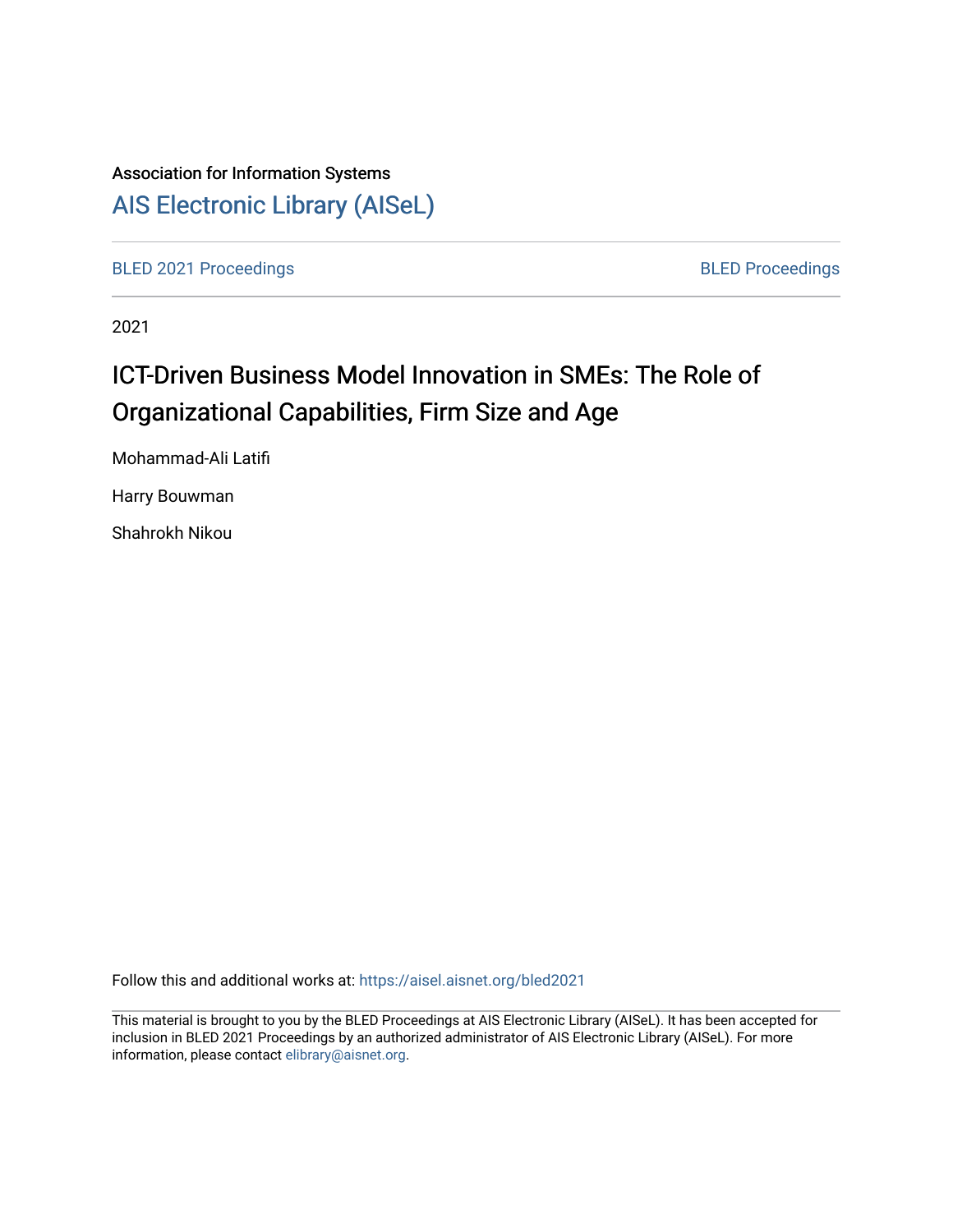## **ICT-DRIVEN BUSINESS MODEL INNOVATION IN SMES: THE ROLE OF ORGANIZATIONAL CAPABILITIES, FIRM SIZE AND AGE**

## MOHAMMAD-ALI LATIFI, HARRY BOUWMAN &

#### SHAHROKH NIKOU

Delft University of Technology, Faculty of Technology, Policy, and Management, South Holland, The Netherlands, e-mail: s.m.a.latifirostami@tudelft.nl

**Abstract** Research has shown that business model innovation (BMI) can create competitive advantages and enhance firm performance. However, many small and medium-sized enterprises (SMEs) fail to supreme their performance. BMI can create unexpected consequences for businesses and their ecosystem. Therefore, knowing how and under what circumstances BMI affects a firm's performance is a primary concern for managers/owners of SMEs. Using data from 460 European SMEs, this paper aims to examine three paths through which ICT-driven BMI can impact firm's performance. Introducing organisational capabilities as a mediator, this study has extended prior literature on BMI by showing that organisational capabilities are as strong as other existing mediators of revenue and efficiency growth regarding improving the firm's performance. The findings provide guidelines for practitioners to execute informed-decisions about the implementation of BMI based on their firm's strategies and the available capabilities while considering contingent factors of firm size and age.

**Keywords:** business model innovation, digital transformation, firm performance, mediating factors, organizational capabilities, SME



DOI https://doi.org/10.18690/978-961-286-485-9.28 ISBN 978-961-286-485-9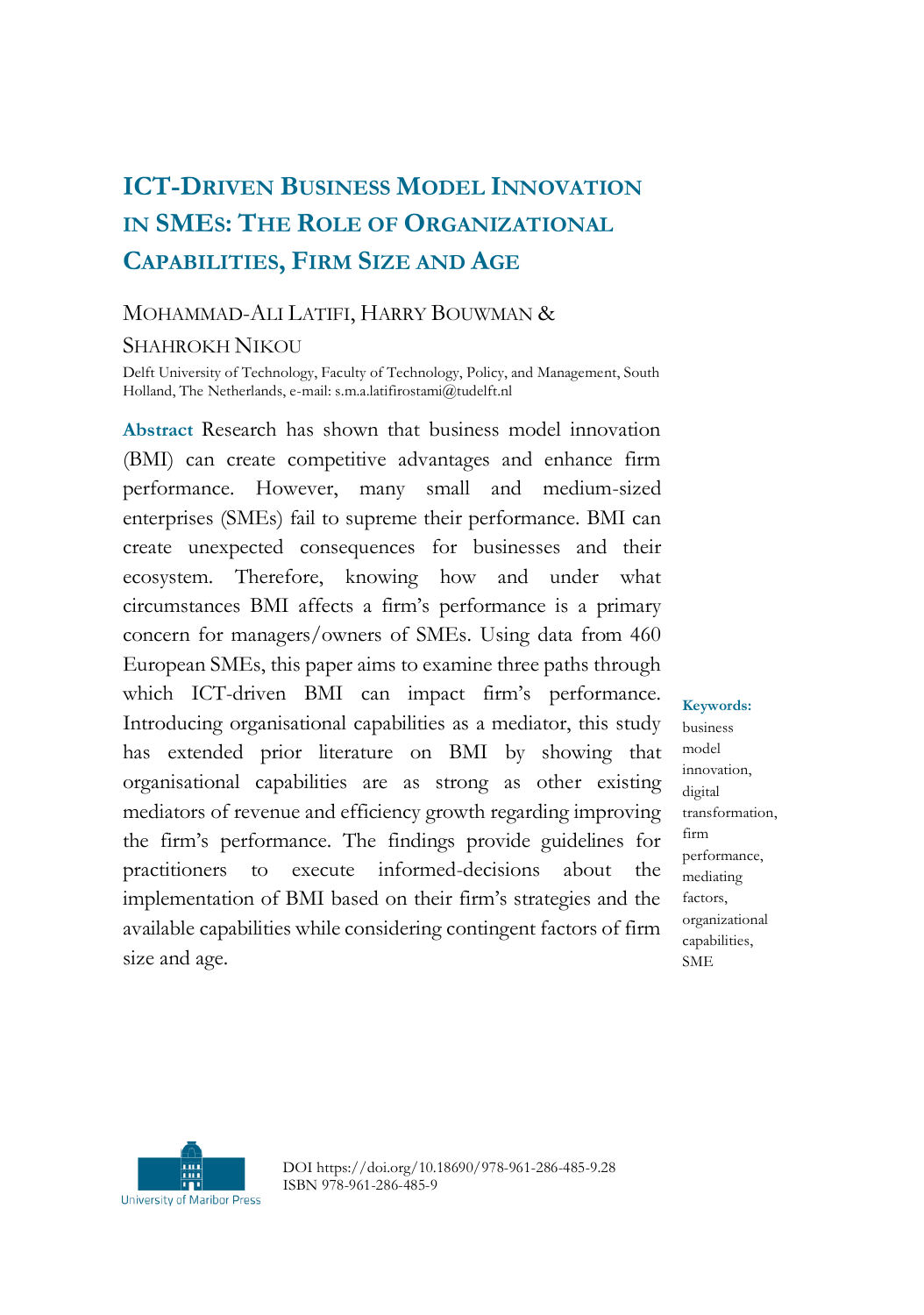## **1 Introduction**

Performance improvement is at the heart of any firm, and according to scholars (Hartmann et al., 2013; Karimi and Walter, 2016) BMI positively contributes to firm performance. Some classic examples of innovation in BMs and their association with the firm's performance are Dell, Wal-Mart, Uber, and Southwest. All these companies developed a novel BM by either introducing or reorganising key components of their BM. The changes to core components or to the architecture of a firm's BM (Nair et al., 2013), in comparison to innovations in product, service, and process, have been associated with high risk and uncertainty (Chesbrough, 2010; Waldner et al., 2015). So, if not handled properly, a well-formulated BM may fail to lead to improved performance (Chesbrough, 2010; Knab and Rohrbeck, 2014). Christensen et al. (2016) revealed that more than 60% of BMI efforts did not deliver the expected performance. So BMI can have both positive and negative outcomes. Hence, knowing how and when to innovate a BM is a serious challenge for managers/owners of firms (Hartmann et al., 2013).

In this paper, we focus on '*how'* firms exploit or modify their BMs to improve their overall performance. Therefore, we have two objectives: (a) to develop and examine a conceptual framework that illustrates the complex mechanisms through which implementation of strategic BMI decisions related to a focus on efficiency or growth, as well as organizational capabilities, influences a firm's overall performance, and (b) to explore whether specific characteristics of the firm (i.e., size, age) have a different impact on performance.

We contribute to the BM literature in three ways. First, by examining the proposed model using empirical data, we contribute to both the practical knowledge and theoretical enrichment. Second, by considering the mediating effect of organizational capabilities, this research attempts to understand how managers can ensure that BMI provides more benefits to their firms in terms of performance. Third, by focusing specifically on SMEs, we contribute to the body of knowledge on BMI in relation to SMEs.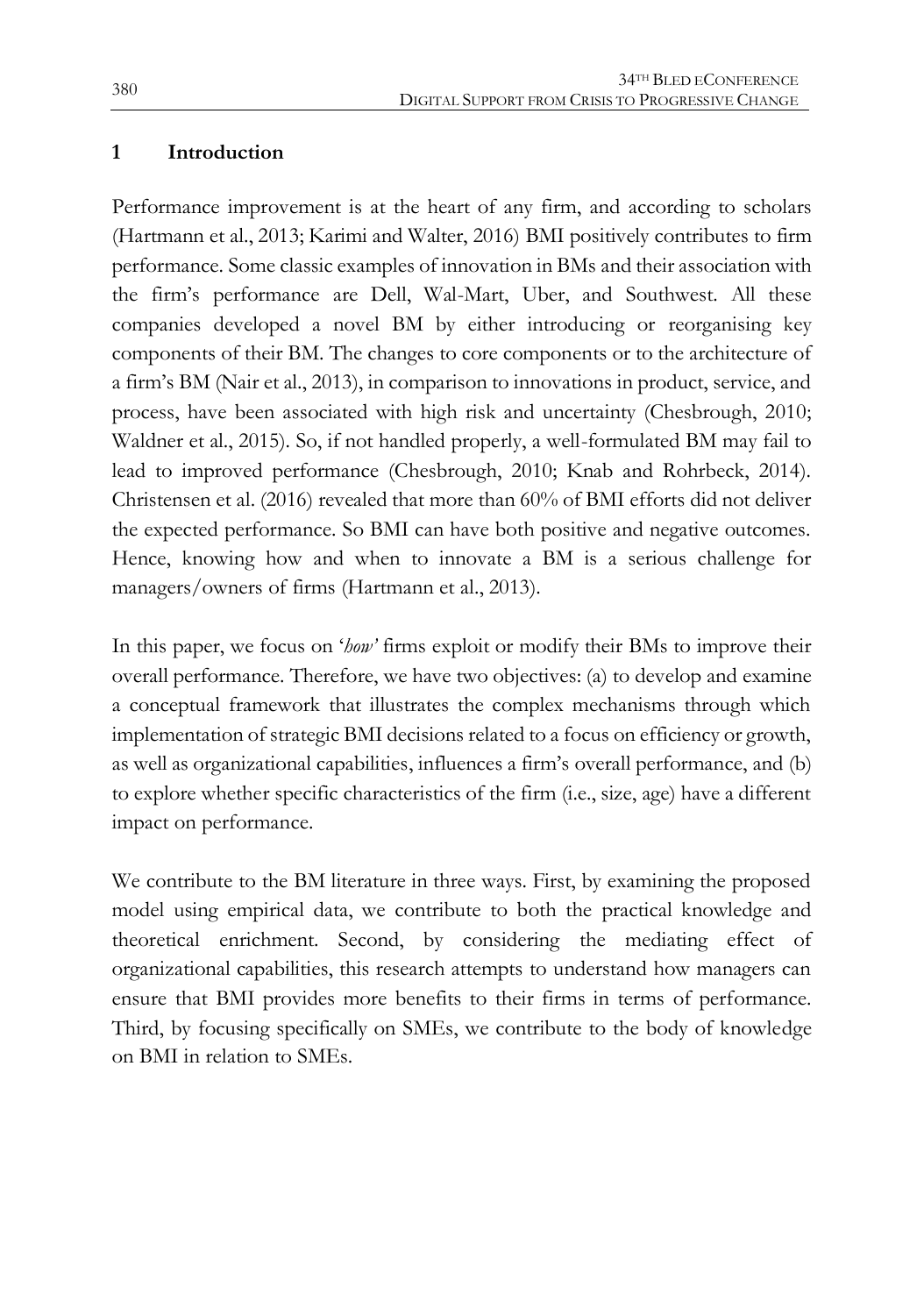This paper is structured as follows. First, a systematic literature review on mediating factors between BMI and performance is presented. The research method is then described. Next, the research results are presented. The paper ends with some conclusions, a discussion of limitations and suggestions for future research.

## **2 Literature Review and Hypotheses Development**

A business model, which uses as a tool to communicate and implement strategic choices, is seen as a realized expression of strategy and articulates how available resources can be used more effectively, how costs can be managed and reduced, and how new sources of revenues can be leveraged (Chesbrough, 2007). Although a significant number of companies have gained advantages from BMI, there are many more that have performed extremely poorly, failed to meet their objectives or even exited business.

To explore the causal mechanism, our in-depth analysis of 37 articles resulted in 12 distinct mediating factors through which the BMI indirectly influences a firm's overall performance. Analysing the factors, we found that some mediators mainly were related to generating revenue by increasing the firm's sales, by a combination of exploring new markets, new customers and new value propositions, and by new ways of service, product and price bundling; we, therefore, called them '*Revenue growth*.' Other mediators focus on efficiency – that is, by introducing new ways to minimise cost, increasing productivity, or reducing time to market – are referred to as '*Efficiency growth*.' The last two foci, were related but not identical to the design of efficiency- and novelty-oriented BMs as highlighted in BMI literature (Heikkila et al., 2018; Zott and Amit, 2008).

However, we identified some more generic mediators that do not belong to mediators related to revenue or efficiency growth groups, e.g., organisational learning, opportunity recognition, organizational culture; these mediators enable companies to increase their revenue and efficiency. We called this group of concepts '*Organisational capabilities*', which is vital to long-term performance of business, since a culture of openness and knowledge sharing reinforce a high level of cooperation within the firm and its associated network and contribute to a firm's readiness to change, and in particular to its ability to survive in the longer term, rather than merely achieving short-term growth (Latifi et al., 2021).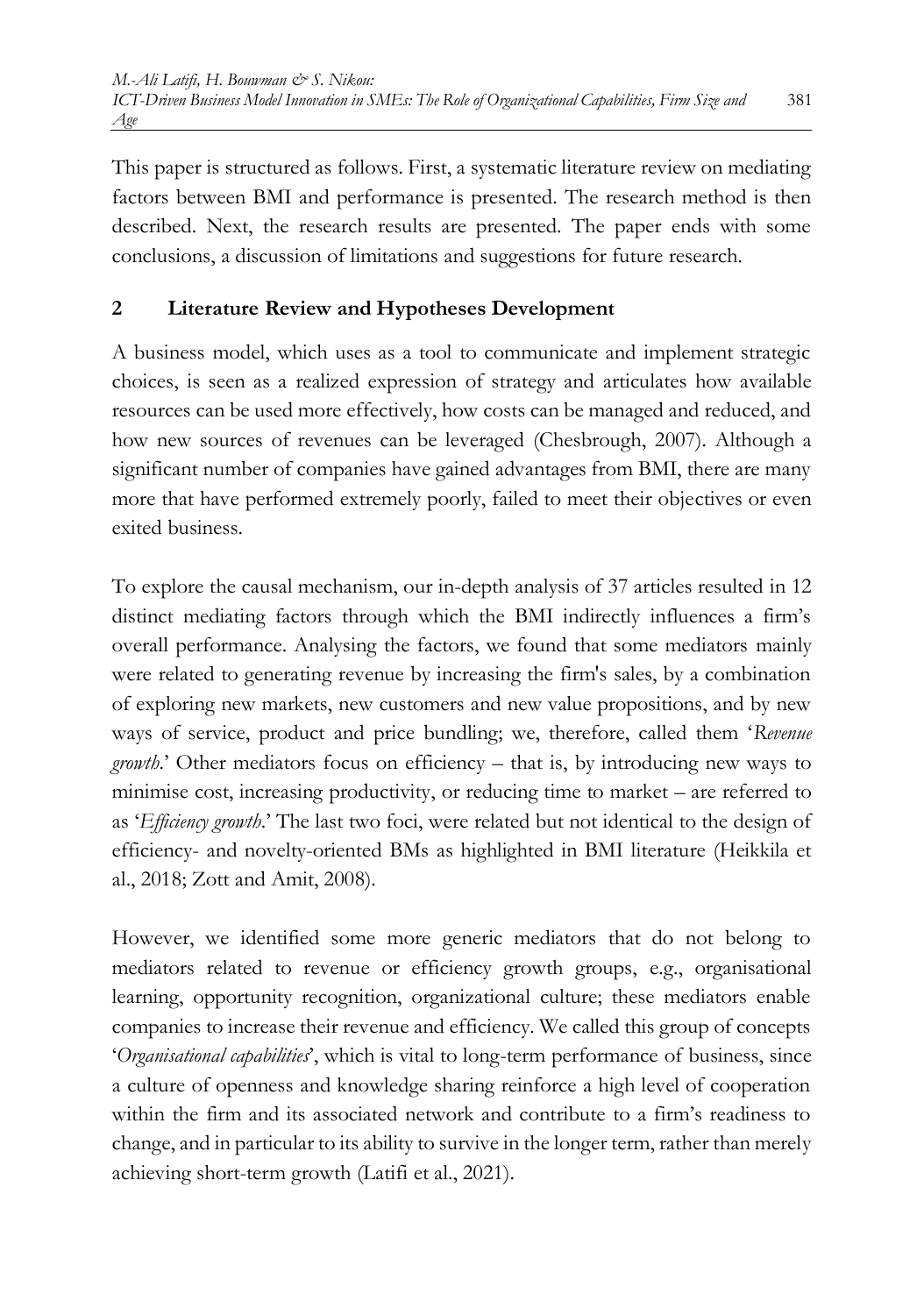Scholars and practitioners agree that the BM is vital to, for example, the success of organisations, and especially to those that wish to grow (Teece, 2010), to gain competitive advantage, to enhance long-term performance (Bock et al., 2012) and as a new source of innovation (Zott, 2011). However, recent studies have produced inconclusive results when testing the strength of the relationship between BMI and firms' performance in different regions and industries. We, therefore, to examine whether BMI impacts the performance of SMEs in the European context, propose the following hypothesis:

## **H1:** *If an SME engages in BMI, its overall performance will improve.*

Heikkilä et al. (2018) stress that BMI influences firm performance occurs when there is a strategic focus on efficiency. Their findings confirm the research by Zott and Amit (2007) on the impact of efficiency-centred BM design on a firm's overall performance. BMI can take ICT ventures to complete their transactions efficiently, by reducing transaction costs within the firm and with its outsiders (Ladib and Lakhal, 2015). According to Chesbrough (2007), BMI leverages performance not only by reducing production costs but also by utilising available resources more effectively. Gronum et al. (2016) and Wei et al. (2017) also found that BM designs that focus on efficiency enhance a firm's performance by reducing inventory costs – thus benefitting both customers and suppliers – and decreasing marketing, sales, and other communication expenditures. In light of this, we propose the next hypothesis:

## **H2:** *Efficiency growth mediates the relation between BMI and an SME overall performance*

However, the focus can also be on implementing a growth strategy by attracting new customers and expanding the firm's markets (Heikkilä et al., 2018). Some scholars argue that BMI, through the creation of new value propositions (Teece, 2010; Wei et al., 2017) or opportunity recognition (Guo et al., 2017) can attract new customers by exploring a market niche not addressed by competitors (Zott and Amit, 2007). These could occur via new ways of market penetration or new ways of market development. Moreover, BMI by combining existing and new channels in a smart way can create new value (Ladib and Lakhal, 2015). Based on this review, we propose the following hypothesis: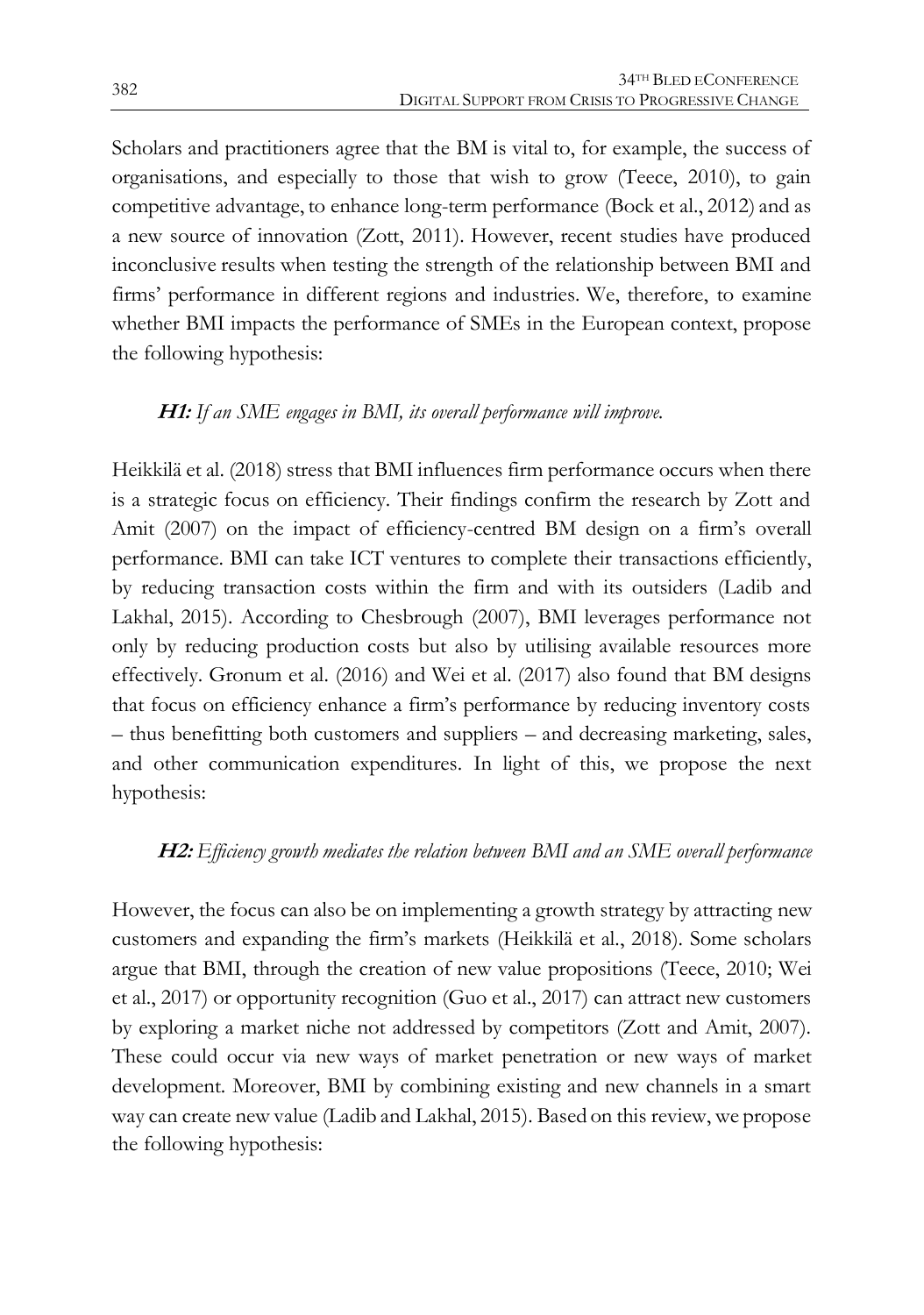**H3:** *Revenue growth mediates the relation between BMI and an SME's overall performance* 

The capacity to innovate is seen as one of the key factors that improve business performance (Burns and Stalker, 1966). An organisation's culture –norms, values, and beliefs as expressed within the organisation – can boost behaviour that is ultimately related to business performance (Hult et al., 2004). A culture that supports the implementation of a strategic attempt and encouraged by the enthusiastic support of all employees is not easy to imitate and can lead to a sustainable competitive advantage (Anning-Dorson, 2017). A large number of studies found a significant relationship between firm innovativeness and performance in different types of organisations (Rubera and Kirca, 2012). Hult et al. (2004) concluded that innovativeness appeared to be a key mediator in their empirical research. The role of opportunity-sensing and seeking behaviour in BMI has also been emphasised in several studies (Chesbrough, 2010). Several studies investigated the direct effects of corporate entrepreneurship on performance (George and Bock, 2011). However, BMI as a mediator of the relationship between corporate entrepreneurship and a firm's performance was also considered by Karimi and Walter (2016). So the concepts might have a direct or a mediating effect, here we consider entrepreneurship as belonging to this group of meditators. We, therefore, propose to consider organisational capability, as discussed for innovativeness, opportunity recognition, and culture, as an alternative group of mediating factor:

## **H4:** *Organisational capabilities mediate the relation between BMI and an SME's overall performance.*

A summary of the identified mediating factors that indirectly affect the relationship between BMI and a firm's overall performance is presented in the Appendix. Figure 1 illustrates the proposed conceptual research model, which is based on the literature review.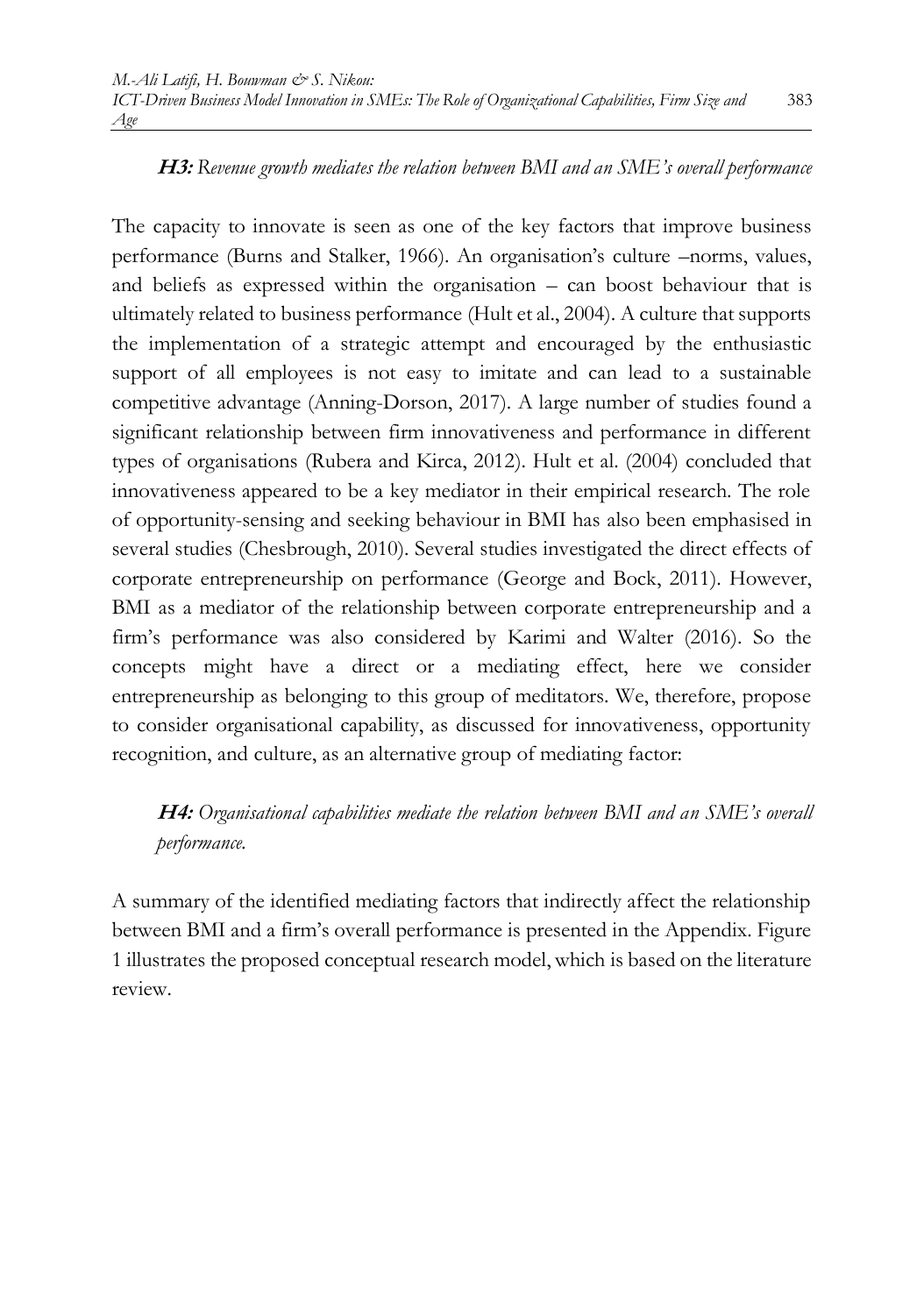

**Figure 1: Research conceptual model: BMI mechanism to boost firms' performance**

## **3 Research Method**

An extensive literature review in the domains of entrepreneurship, innovation management, and BMs was conducted to assemble a comprehensive list of reliable measures. The research constructs were measured by using existing items in the literature. Since firm size and firm age could impact the relationship between BMI and firm's overall performance (Hartmann et al., 2013; Zott and Amit, 2007), it is appropriate to account for their impact on the path relationships identified in Fig.1.

## **3.1 Survey administration, sample and data collection**

This study's population are European SMEs in any industry engaged in business model innovation in the previous 24 months and used ICT to enable their product and service offering. The sample was based on Dun and Bradstreet's database. Firms were randomly selected from this sample frame an established quotas for microenterprises, small and medium-sized enterprises resulting in a final distribution of 36%, 32%, and 31%, respectively. Data was collected by a professional research agency that uses native speakers and computer-aided telephone interviewing. The final dataset contains 460 SMEs in 17 different industries in 13 European countries engaged in BMI. The questionnaire was based on the previously mentioned scales and was pretested in each of the 13 countries by reading aloud to managers and academics to improve the clarity of the questions and to prevent any potential ambiguous expressions.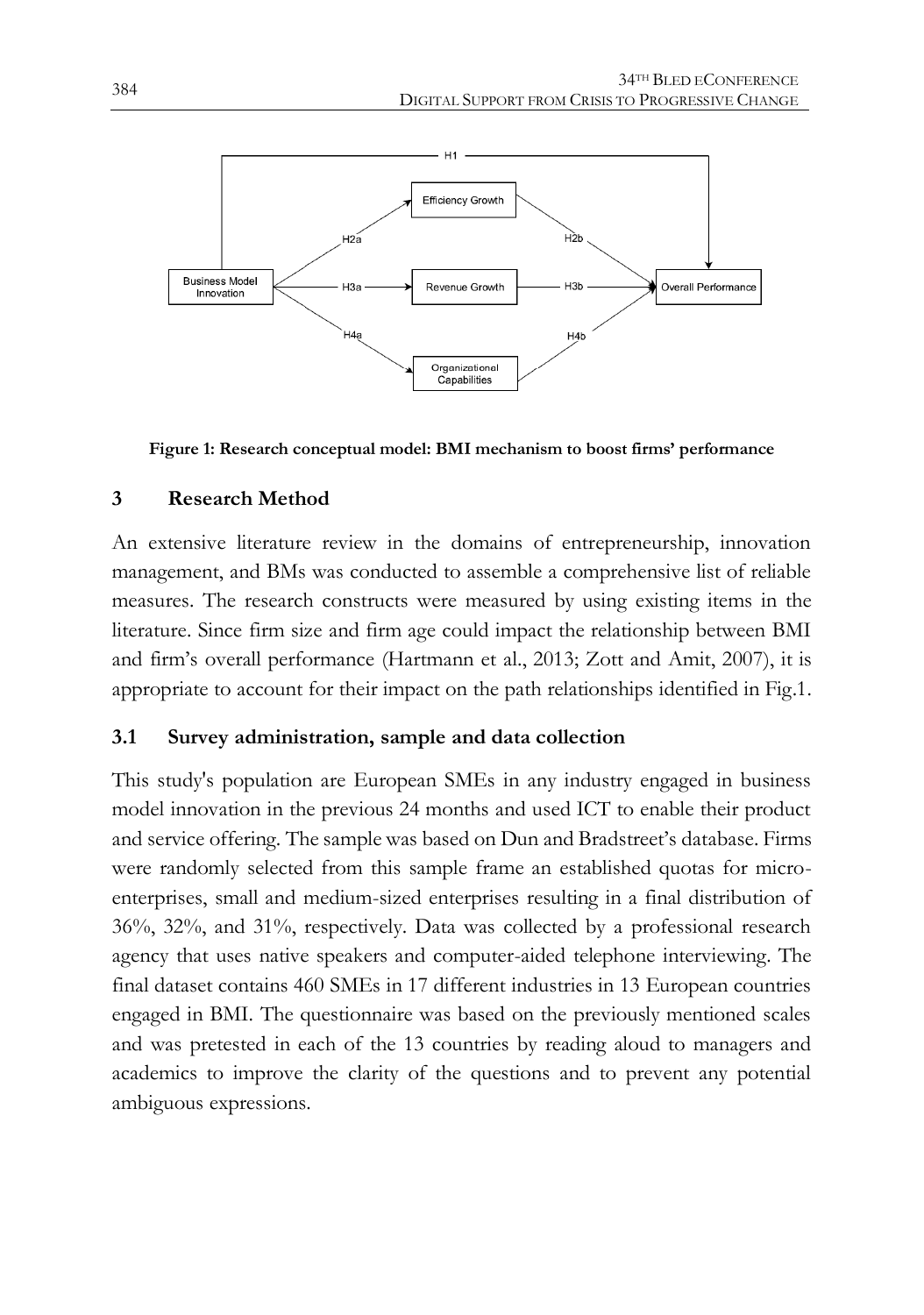## **4 Data analysis**

All constructs fulfill the requirement for Cronbach's alpha, i.e., 0.70 or higher (Hair et al.,2014) and for composite reliability (CR) (0.70 or higher) (Table 1). Convergent validity is represented by average variance extracted (AVE), which is recommended to be at least 0.50 (Hair et al., 2011). (Table 2). Discriminant validity guarantees the uniqueness of a measuring construct and indicates that the phenomenon of interest is not captured in other measures (latent variables) within the research model (Hair et al., 2010). For assessing discriminant validity, an alternative criterion is HTMT. An HTMT value close to 1 indicates a lack of discriminant validity. The HTMT values are lower than 0.85. We, therefore, conclude that discriminant validity is not an issue.

## **5 Results**

To test the hypotheses, we employed structural equation modelling (SEM) using SmartPLS v.3 software. The mediation analyses with regard to three variables, namely efficiency growth, revenue growth, and the organisational capability, were also computed. Additionally, a multi-group analysis was conducted to evaluate the role of control variables (i.e., firm size and age).

In the path model analysis, the firms' overall performance is explained by a variance of 30%, and the three mediators – namely efficiency growth, organisational capabilities, and revenue growth – are explained by a variance of 24%, 27%, and 37%, respectively, in the model. Consistent with our expectations, the direct path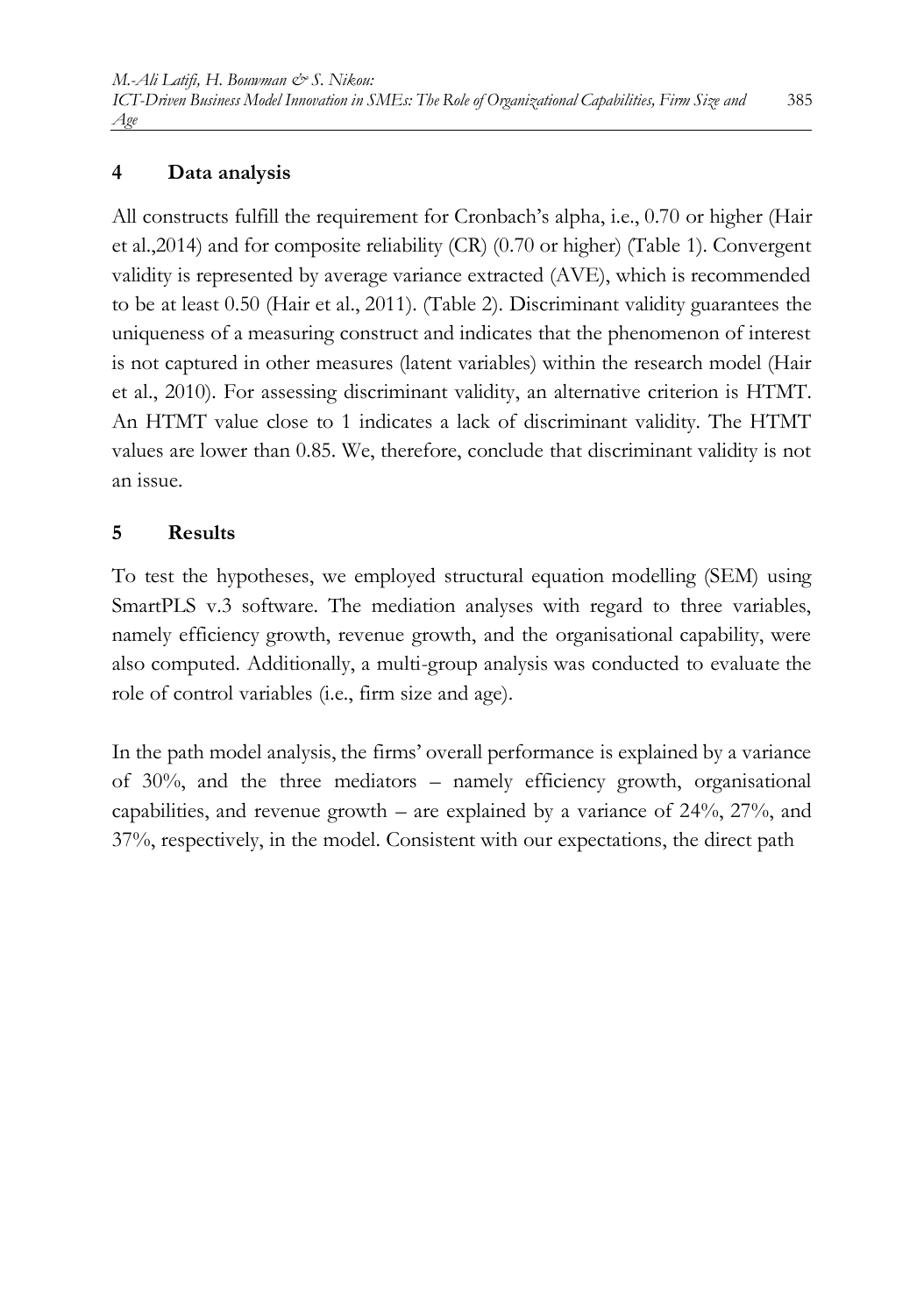| Constructs             | Items                                                         | Factor<br>Loadings | $t-$<br>statistics | Cronbach's<br>alpha | CR   | <b>AVE</b> |
|------------------------|---------------------------------------------------------------|--------------------|--------------------|---------------------|------|------------|
|                        | The sales growth of the enterprise                            | 0.82               | 48.40              |                     |      |            |
|                        | The profit growth of the enterprise                           | 0.83               | 53.41              |                     |      | 0.65       |
|                        | Market share                                                  | 0.75               | 26.16              |                     | 0.93 |            |
| Overall<br>performance | Speed to market                                               | 0.71               | 26.37              | 0.91                |      |            |
|                        | Penetration rate                                              | 0.77               | 33.73              |                     |      |            |
|                        | Market value                                                  | 0.79               | 42.02              |                     |      |            |
|                        | Net income                                                    | 0.81               | 37.51              |                     |      |            |
|                        | Return on Investment (ROI)                                    | 0.79               | 34.67              |                     |      |            |
|                        | Introduced new products as a new                              | 0.72               | 16.52              |                     |      |            |
|                        | value proposition                                             |                    |                    |                     |      |            |
|                        | Introduced new services as a new                              | 0.74               | 21.80              |                     |      |            |
|                        | value proposition                                             |                    |                    |                     |      |            |
|                        | Started to collaborate with new                               | 0.66               | 15.25              |                     |      |            |
|                        | <b>Business model</b> business partners                       |                    |                    |                     |      |            |
| innovation             | Shared new responsibilities with                              | 0.67               | 13.82              | 0.73                | 0.81 | 0.54       |
|                        | business partners                                             |                    |                    |                     |      |            |
|                        | Created new revenue streams                                   | 0.71               | 12.61              |                     |      |            |
|                        | Introduced a new pricing mechanism                            | 0.69               | 12.61              |                     |      |            |
|                        | Focused on a completely new market                            | 0.76               | 21.23              |                     |      |            |
|                        |                                                               |                    |                    |                     |      |            |
|                        | segment                                                       | 0.70               | 25.47              |                     | 0.83 | $0.60\,$   |
| Revenue<br>growth      | Introduced new ways to transact with                          |                    |                    | 0.75                |      |            |
|                        | customers                                                     | 0.73               | 30.14              |                     |      |            |
|                        | Introduced new ways of organising<br>relations with customers |                    |                    |                     |      |            |
|                        | Advertising products and services in                          | 0.71               | 26.26              |                     |      |            |
|                        | a new way                                                     |                    |                    |                     |      |            |
|                        | Scale up your business                                        | 0.71               | 27.98              |                     |      |            |
|                        | Focus your product offering                                   | 0.70               | 18.40              |                     |      |            |
|                        | Introduced new ways to reduce fixed                           | 0.71               | 13.71              |                     |      |            |
| Efficiency<br>growth   |                                                               |                    |                    | 0.71                | 0.82 | 0.54       |
|                        | costs<br>Introduced new ways to reduce                        | 0.72               | 14.85              |                     |      |            |
|                        | variable costs                                                |                    |                    |                     |      |            |
|                        | Business processes standardisation                            | 0.81               | 29.99              |                     |      |            |
|                        |                                                               | 0.82               | 34.42              |                     |      |            |
|                        | Business processes integration                                | 0.76               | 21.41              |                     |      |            |
|                        | Managers encourage employees to                               |                    |                    |                     |      |            |
|                        | think outside the box<br>Our corporate culture is focused on  | 0.78               | 33.96              |                     |      |            |
|                        | constant innovation                                           |                    |                    |                     |      |            |
|                        | Our enterprise shows perseverance in                          | 0.74               | 28.08              |                     |      |            |
|                        | turning ideas into reality                                    |                    |                    |                     |      |            |
|                        | Our enterprise ability to identify new                        | 0.76               | 34.13              |                     |      |            |
| Organisational         | opportunities                                                 |                    |                    |                     |      |            |
| capabilities           | Our enterprise aims to create                                 | 0.78               | 37.25              | 0.87                | 0.90 | 0.53       |
|                        | multiple innovations annually                                 |                    |                    |                     |      |            |
|                        | Our enterprise introduces                                     | 0.75               | 36.02              |                     |      |            |
|                        | innovations that are completely new                           |                    |                    |                     |      |            |
|                        | to the market                                                 |                    |                    |                     |      |            |
|                        | Creating more than one innovation at                          | 0.73               | 31.11              |                     |      |            |
|                        | the same time is common practice in                           |                    |                    |                     |      |            |
|                        | our enferorise -                                              |                    |                    |                     |      |            |

#### **Table 1: Descriptive statistics, convergent validity, consistency and reliability of items**

Note: CR = Composite reliability; AVE = Average variance extracted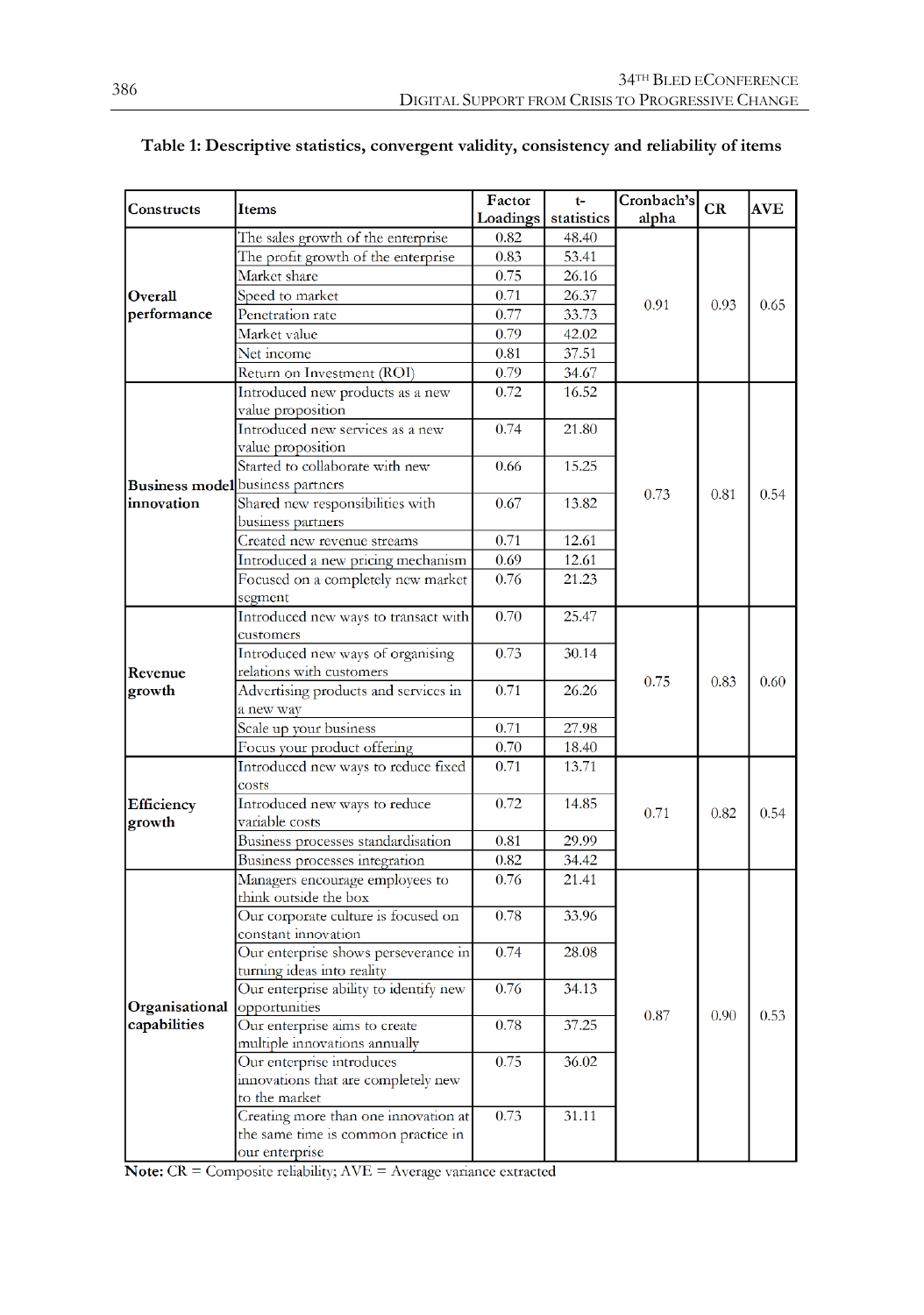between BMI and the firm's overall performance is significant (in the absence of mediators); thus, H1 is supported by the model ( $\beta = 0.41$ , t = 10.52, p < 0.001). However, this direct path between BMI and the firm's overall performance is not significant when the three mediators are included in the analysis. As shown in Figure 2, all six paths from BMI to efficiency growth, revenue growth, and organisational capabilities, and from these mediators to the firm's overall performance, are statistically significant ( $p < 0.001$ ).



**Figure 2: Structural model results (Significance levels: \*\*\* p < 0.001, and NS means not significant)**

Mediation analysis showed a significant direct relationship between BMI and the firm's overall performance. Therefore H1 was supported confirming that the independent variable (BMI) is a significant predictor of the dependent variable (firm's overall performance). Satisfying this condition provides the ground to test the mediation relationship between BMI and the firm's overall performance. Based on the SEM results, when the mediators are included in the analysis, the direct path between BMI and overall firm performance is not significant (see Figure 2). Moreover, as we hypothesized, the mediation test results show that the path between BMI and the firm's overall performance is fully mediated by three variables (i.e., efficiency growth, revenue growth, and organisational capabilities) in our proposed model. The individual effects of each mediator can be seen in Table 2; thus hypotheses H2, H3, and H4 are supported by the model.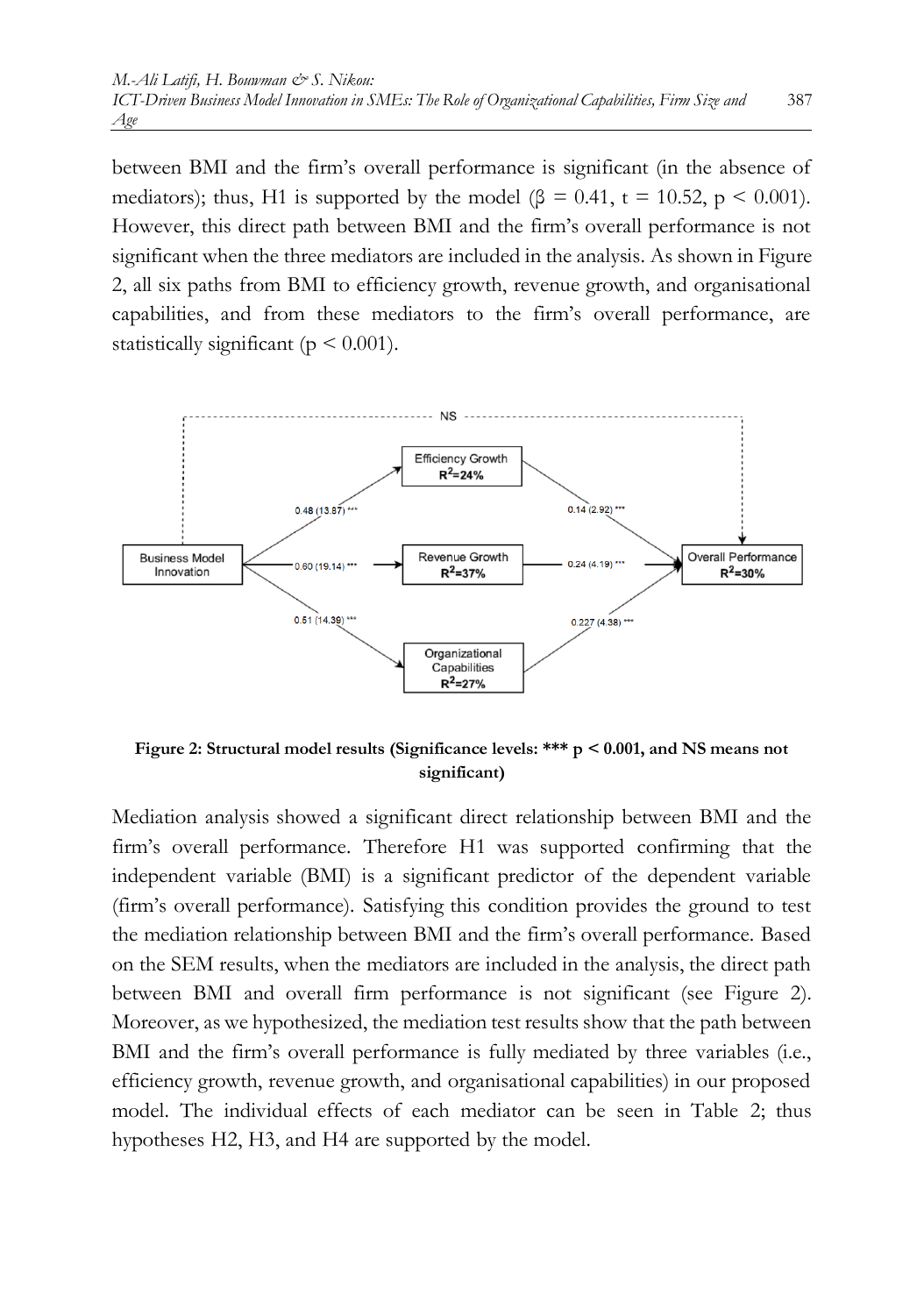When considering the size of firms, in our multi-group analysis, we found a significant direct relationship between BMI and overall performance for different sizes. Table 3 shows that the mediation effect of efficiency growth is significant only for micro-sized firms, and revenue growth mediates the relationship between BMI and the overall performance of both small and medium-sized firms. However, firm

**Table 2: The mediation results between BMI and a firm's overall performance**

| <b>Mediation paths</b>                                                                |      |      |       | <i>t</i> -Statistics <i>p</i> -values Mediation |
|---------------------------------------------------------------------------------------|------|------|-------|-------------------------------------------------|
| $BMI \rightarrow$ Efficiency growth $\rightarrow$ Overall performance                 | 0.07 | 2.91 | 0.005 | Full                                            |
| $BMI \rightarrow$ Revenue growth $\rightarrow$ Overall performance                    | 0.14 | 4.15 | 0.001 | Full                                            |
| $ BMI \rightarrow$ Organisational capabilities $\rightarrow$ Overall performance 0.12 |      | 4.29 | 0.001 | Full                                            |

size has no significant effect on the mediation of organisational capabilities; therefore, organisational capabilities mediate between BMI and performance in firms of all sizes.

**Table 3: The effect of firm size on mediation relationships**

| Paths                                                                         | <b>All Firms</b> | Contingency factor: Firm Size |                   |                  |  |
|-------------------------------------------------------------------------------|------------------|-------------------------------|-------------------|------------------|--|
|                                                                               |                  | Micro                         | Small             | Medium           |  |
| $\vert$ BMI $\rightarrow$ Efficiency growth $\rightarrow$ Overall performance | 0.07(2.91)       | $0.09(2.47)$ **               | <b>NS</b>         | <b>NS</b>        |  |
|                                                                               | $***$            |                               |                   |                  |  |
| $\vert$ BMI $\rightarrow$ Revenue growth $\rightarrow$ Overall performance    | 0.14(4.15)       | $0.18(2.71)$ **               | $0.14(2.70)$ **   | $0.17(2.67)$ *** |  |
|                                                                               | $***$            |                               |                   |                  |  |
| $BM \rightarrow$ Organisational capabilities $\rightarrow$ Overall            | 0.12(4.29)       | <b>NS</b>                     | $0.23$ (4.77) *** | $0.16(2.61)$ *** |  |
| performance                                                                   | $****$           |                               |                   |                  |  |
| $\sim$ $\sim$ $\sim$<br>$\sim$ $\sim$ $\sim$                                  |                  |                               |                   |                  |  |

 $NS = Not$  Significant

Considering firm age as a moderator, none of the three factors mediate the relationship between BMI and the firm's overall performance in newly-established firms. While efficiency and revenue growth mediate the path between BMI and firm's overall performance for young and well-established firms, the organizational capabilities mediate this relationship solely in well-established firms (Table 4).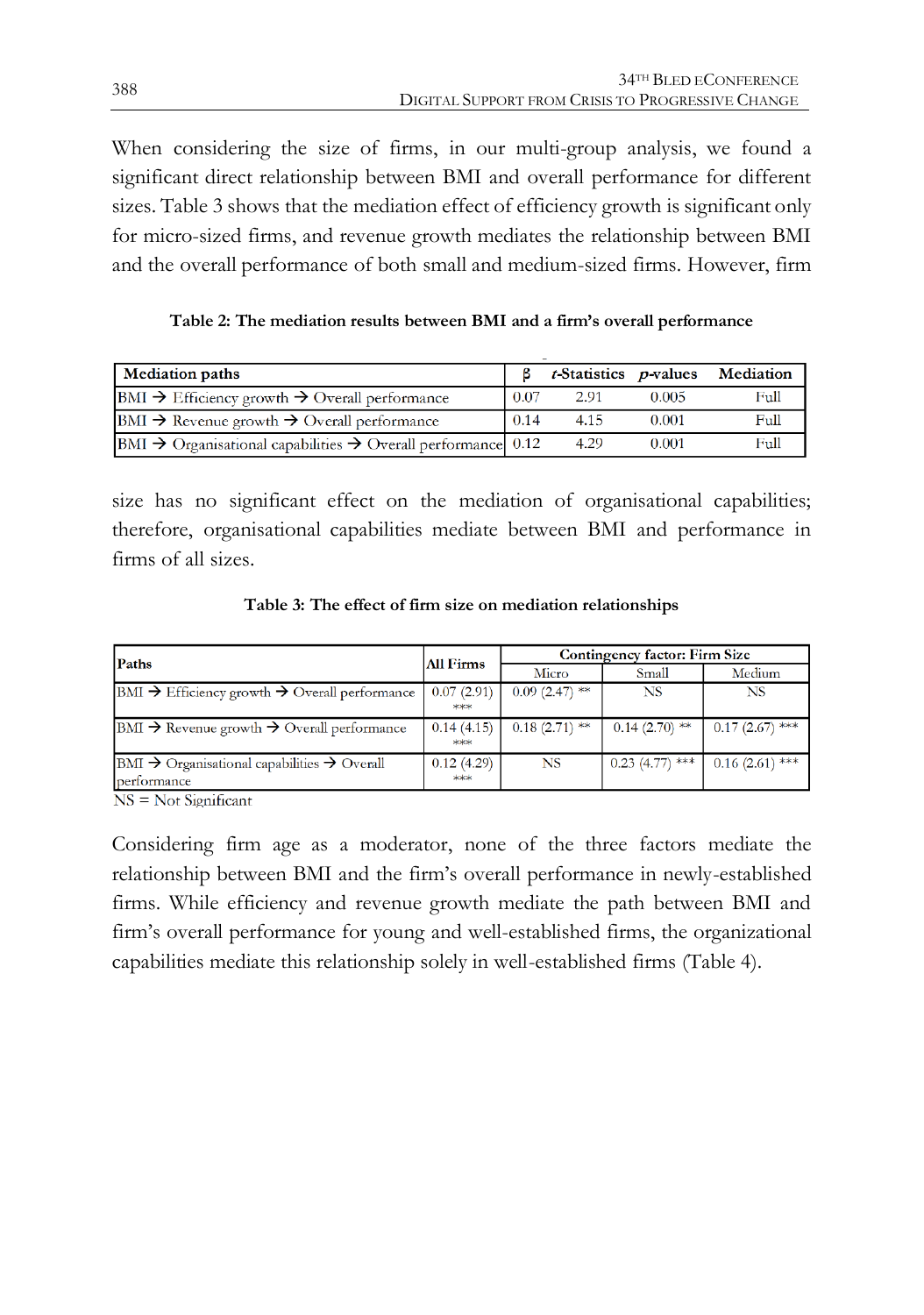|                                                                                                    |                   | Contingency factor: Firm Age |                 |                 |  |
|----------------------------------------------------------------------------------------------------|-------------------|------------------------------|-----------------|-----------------|--|
| Paths                                                                                              | All Firms         | Newly-                       | Young           | Well-           |  |
|                                                                                                    |                   | established                  |                 | established     |  |
| $\text{BMI} \rightarrow \text{Efficiency growth} \rightarrow \text{performance}$   0.07 (2.91) *** |                   | <b>NS</b>                    | $.12(2.26)$ **  | $.07(2.28)$ **  |  |
| BMI $\rightarrow$ Revenue growth $\rightarrow$ Performance                                         | $0.14(4.15)$ ***  | NS                           | NS              | $.15(3.76)$ *** |  |
| BMI $\rightarrow$ Organisational capabilities $\rightarrow$                                        | $0.12$ (4.29) *** | <b>NS</b>                    | $0.12(2.24)$ ** | $.13(3.79)$ *** |  |
| Performance                                                                                        |                   |                              |                 |                 |  |

**Table 4: The effect of firm age on mediation relationship**

NS: Not Significant

#### **6 Conclusion**

This study proposes a model that would enable researchers and practitioners to understand causal mechanisms through which business model innovation (BMI) influences firm performance, specifically when SMEs which use digital technologies are concerned. Our findings contribute to the literature and confirm that 'efficiency growth,' 'revenue growth,' and 'organisational capabilities' are relevant mediators for SMEs that engage in BMI to increase firm's overall performance. We contribute to the literature by considering organisational capabilities as a mediator between BMI and firms' overall performance. The research findings also enhance our understanding by demonstrating the importance of firm size and age as moderators between BMI and SME performance. However, we did not find any significant difference in the influence of the contingency factors of firm size and firm age on the direct relationship between BMI and firms' performance; the results showed that well-established firms achieve better performance through developing organisational capabilities by doing BMI. Moreover, efficiency improvement is not the primary goal of newly-established firms (start-ups) that implement BMI to improve performance, although it is for young (scale-up) and well-established firms.

Although various organisational capabilities exist, we investigated only the entrepreneurial orientation, innovativeness, and organisational culture. However, other capabilities that might mediate the relation between BMI and performance – for example, employees' training and leadership style – are worth further investigation. Furthermore, the focus of the present study was on exploring mediation factors, and only a limited number of contingency factors (i.e., firm size and firm age) were taken into consideration. In particular, we did not take into account the industry characteristics or the BMI implementation skills within firms, for instance, employees' knowledge and skills, management support and the use of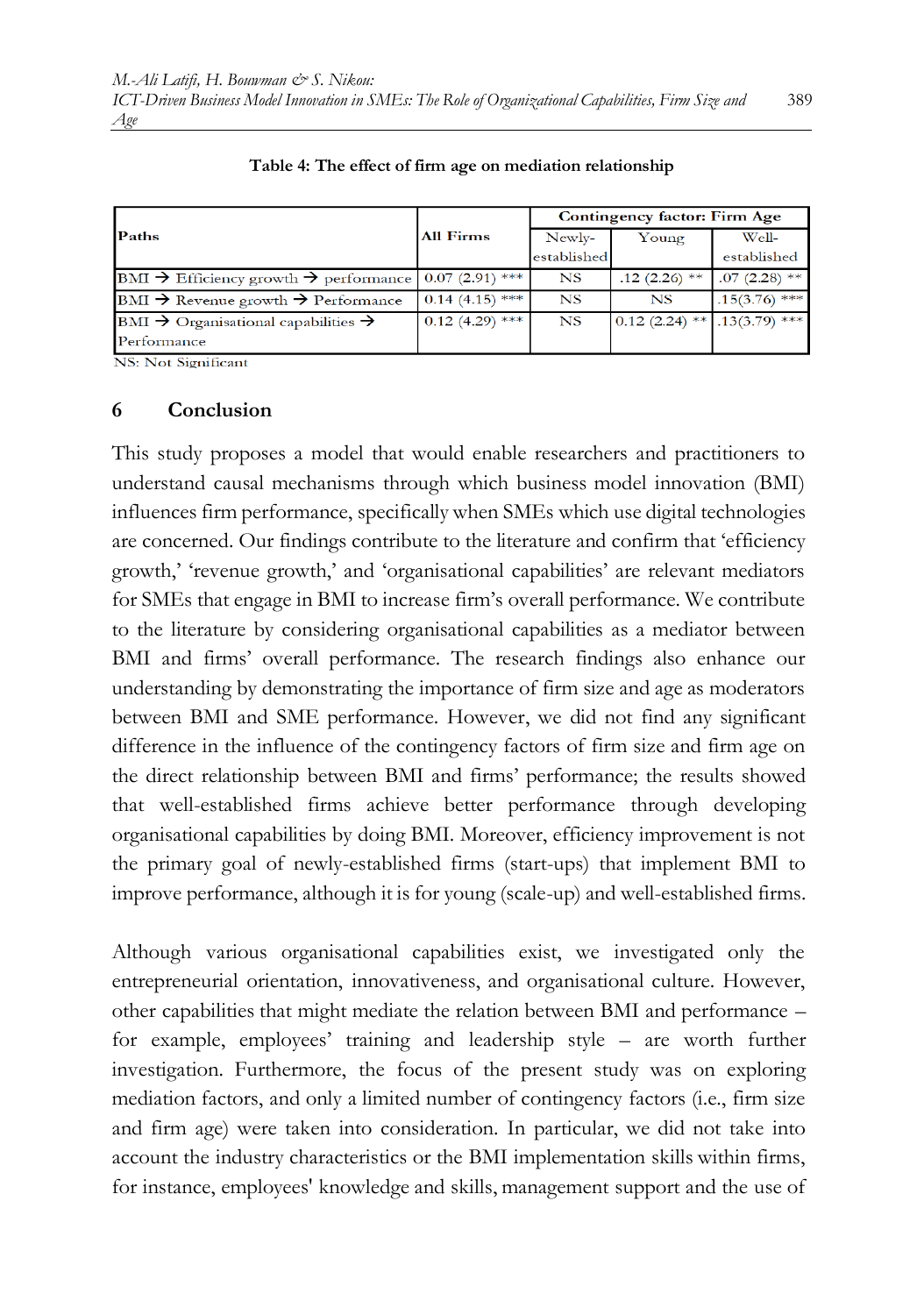BMI tooling (Latifi and Bouwman, 2018). This could be an interesting avenue for further research.

Our results have implications both for the academic literature on BMI and for practitioner discussions. First, by considering mediating effects, the model elucidates how managers can ensure that BMI brings more benefits to their firms in terms of performance. Second, by examining the proposed model using empirical data from 17 different industries in 13 European countries, we could add practical knowledge along with theoretical enrichment. Third, by focusing specifically on SMEs, we contribute to SMEs' knowledge of BMI. Fourth, by taking into account the influence of firm size and age on the relationship between BMI and the performance of firms, we provide insight that the owners/managers of firms need to carefully assess their specific situation in order to take appropriate measures to improve the effect of BMI on performance and to choose a focus on growth or efficiency to exploit all benefits of BMI efforts fully. Moreover, managers need to be aware of the organizational capabilities related to BM Innovation. This also clarifies that generic advice of consultants or training programs on BMI needs to take differences in foci as well as capabilities, age, and size into account. More tailored programs are advisable.

This study also has some limitations that should be considered when interpreting the findings. First of all, although cross-sectional data are used extensively in business and management research, such data represent a single point in time and hardly allows the cause and effect or the impact of changes over time to be determined. Second, although the respondents – mainly the firms' top managers/owners – possessed a high degree of relevant knowledge, all of the measures were self-reported using a self-assessed scale, which may represent a potential source of common method bias. Future research should collect objective measurements to eliminate common method bias.

While the business world is constantly changing in terms of technology, regulations and customer's needs, we believe that these results advance BMI research by opening the black box of the causal relationship between BMI and a firm's overall performance to better understand the BMI phenomenon, how it works and how we can gain the greatest benefit from it. We hope that our work leads to improved managerial practices and helps future research to probe more deeply into these constructs in small and medium-sized firms.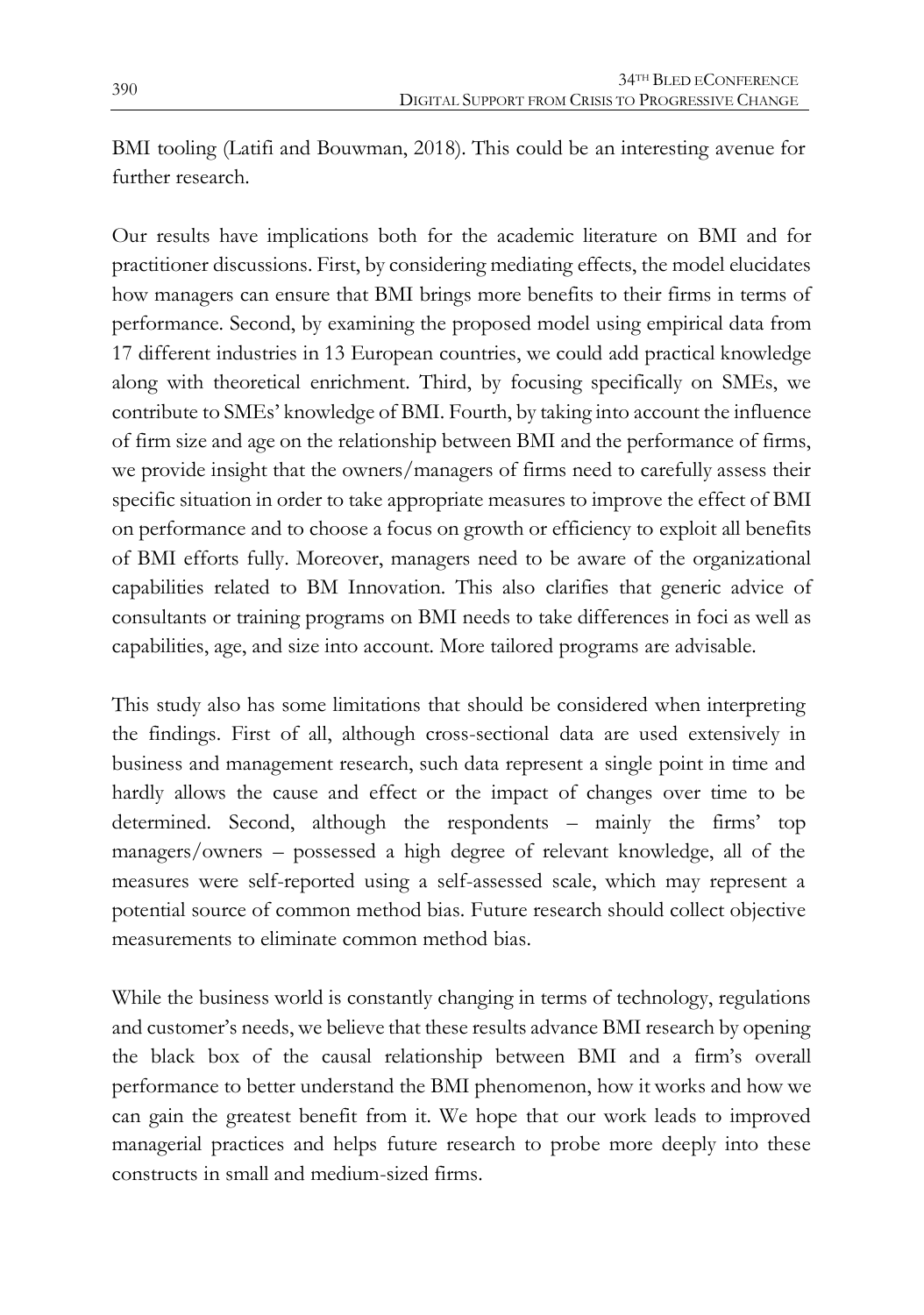#### **References**

- Anning-Dorson, T., 2017. Moderation-mediation effect of market demand and organisation culture on innovation and performance relationship, Marketing Intelligence & Planning, 35, 222–242.
- Bock, A.J., Opsahl, T., George, G., Gann, D.M., 2012. The Effects of Culture and Structure on Strategic Flexibility during Business Model Innovation. Journal of Management Studies, 49, 279–305.
- Burns, T. and Stalker, G.M. (1966) The Management of Innovation. London: Tavistock.
- Chesbrough, H., 2010. Business model innovation: Opportunities and barriers. Long Range Planning, 43, 354–
- Chesbrough, H., 2007. Business model innovation: it's not just about technology anymore. Strategy & Leadership, 35, 12–17. doi:10.1108/10878570710833714
- Christensen, C.M., Bartman, T., Van Bever, D., 2016. The hard truth about business model innovation. MIT Sloan Management Review, 58.
- Foss, N.J., Saebi, T., 2017. Fifteen Years of Research on Business Model Innovation: How Far Have We Come, and Where Should We Go? Journal of Management, 43 (1), 220-227.
- Gronum, S., Steen, J., Verreynne, M. L., 2016. Business model design and innovation: Unlocking the performance benefits of innovation. Australian Journal of Management, 41, 585–605.
- Guo, H., Tang, J., Su, Z., Katz, J.A., 2017. Opportunity recognition and SME performance: the mediating effect of business model innovation. R&D Management 47, 431–442. doi:10.1111/radm.12219
- Hair, J.F., Black, W.C., Babin, B.J., Anderson, R.E., 2010. Multivariate Data Analysis, Prentice-Hall.
- Hair, J.F., Ringle, C.M., Sarstedt, M., 2011. PLS-SEM: indeed, a silver bullet. Journal of Marketing Theory and Practice, 19 (2), 139-151.
- Hair, J.F., Sarstedt, M., Kuppelwieser, V., Hopkins, L., 2014. Partial Least Squares Structural Equation Modeling (PLS-SEM): An Emerging Tool for Business Research. European Business Review 26, 106-121.
- Hartmann, M., Oriani, R., Bateman, H., 2013. The Performance Effect of Business Model Innovation: An Empirical Analysis of Pension Funds. 35th DRUID Celebration Conference, Barcelona, Spain.
- Heikkilä, M., Bouwman, H., Heikkilä, J., 2018. From strategic goals to business model innovation paths: an exploratory study. Journal of Small Business and Enterprise Development, 25, 107–128.
- Hu, B. (2014). Linking business models with technological innovation performance through organizational learning. European Management Journal, 32, 587–595. doi:10.1016/j.emj.2013.10.009
- Hult, G.T.M., Hurley, R., Knight, G.A., 2004. Innovativeness: Its antecedents and impact on business performance. Industrial Marketing Management, 33, 429–438. doi:10.1016/j.indmarman.2003.08.015
- Karimi, J., Walter, Z., 2016. Corporate Entrepreneurship, Disruptive Business Model Innovation Adoption, and Its Performance: The Case of the Newspaper Industry. Long Range Planning 49, 342–360.
- Knab, S., Rohrbeck, R., 2014. Why intended business model innovation fails to deliver, Proceedings of the R&D Management Conference, Stuttgart, Germany.
- Kumar Pati, R., Nandakumar, M.K., Ghobadian, A., Ireland, R.D., Regan, N.O., 2018. Business model design performance relationship under external and internal contingencies: Evidence from SMEs in an emerging economy. Long Range Planning, 51 (5). doi:10.1016/j.lrp.2018.01.001
- Ladib, N., Lakhal, L., 2015. Alignment between business model and business strategy and contribution to the performance. Journal of High Technology Management Research, 26, 168–176.
- Latifi, M-A, Nikou, S., Bouwman, H., 2021. Business model innovation and firm performance: Exploring causal mechanisms in SMEs, Technovation, Volume 107. 10.1016/j.technovation.2021.102274.